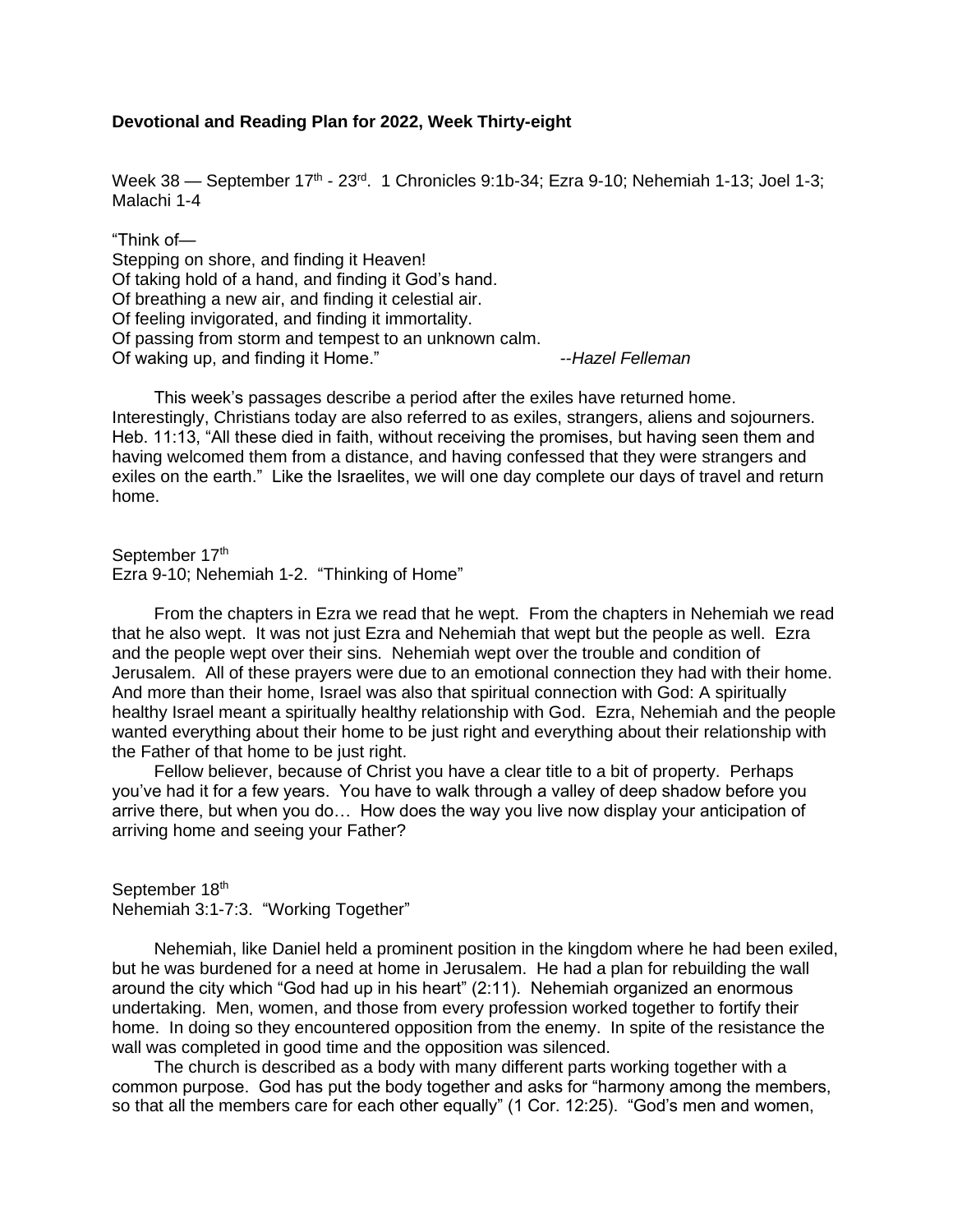joined together for special tasks, can solve huge problems and accomplish great goals. Don't let the size of a task or the length of time needed to accomplish it keep you from doing it. With God's help it can be done" (L.App.).

September 19th Nehemiah 7:4-8:12. "Starting Off Right"

Often we appreciate something more when we go without it for a time. When the people returned home they took it seriously. They took advantage of a fresh start and made the best of it. Their response to getting serious about their relationship with God through the reading of His Word was terrific. "All the people assembled together as one person… and they asked Ezra the scribe to bring out the Book of the Law of Moses, which the LORD had given for Israel to obey… from early morning until noon and read aloud to everyone who could understand. All the people paid close attention… when they saw him open the book, they all rose to their feet. Then Ezra praised the LORD... all the people chanted, "Amen!"... they bowed and worshiped the LORD with their faces to the ground… The Levites read from the Book and clearly explained the meaning of what was being read… All the people had been weeping as they listened to the words of the law."

Paul told Timothy to "focus on reading the Scriptures to the church" (1 Tim. 4:13).

September 20<sup>th</sup> Nehemiah 8:13-10:39. "Balance"

Today's passage is a continuation of the people's commitment to start things right. God's Word continued to be read. It was then followed by the people confessing their sins to one another. Then they stood praising the Lord for who He is and what He has done. Following that they made vows of obedience to the Lord.

That is a great process for us to follow and in that order. It starts with reading and studying God's Word. In that we learn of God's desires and of our position before Him. Confession amongst one another is done with a sincere transparent heart. Worship takes place after our heart is bared and pure before God. As we worship we are reminded of God's power and provisions. We then understand our place before Him and vow to follow and obey.

As you reflect on your typical process you may discover you have it backwards, or are maybe missing some steps, or focus much more on one phase than the others. We should do our best to stay as balanced as possible.

September 21<sup>st</sup>

1 Chronicles 9:1b-34; Nehemiah 11:1-12:26. "Imagine"

Robert Louis Stevenson wrote, "To arrive is better than to travel hopefully." I can't imagine the joy as the exiles arrived and occupied Jerusalem. They were essentially POW's in a foreign land for 70 years and now they had returned home. Can you imagine that kind of delight? It is more than just delight. It is security, rest, peace, comfort, relief, etc.

Can you imagine what it will be like when you go Home? Or maybe I should ask do you imagine what it will be like. God wants us to think about Home. Col. 3:1-2, "Since you have been raised to new life with Christ, set your sights on the realities of heaven, where Christ sits in the place of honor at God's right hand. Think about the things of heaven, not the things of earth" (Col. 3:1-2). "And the enemies of the cross of Christ think only about this life here on